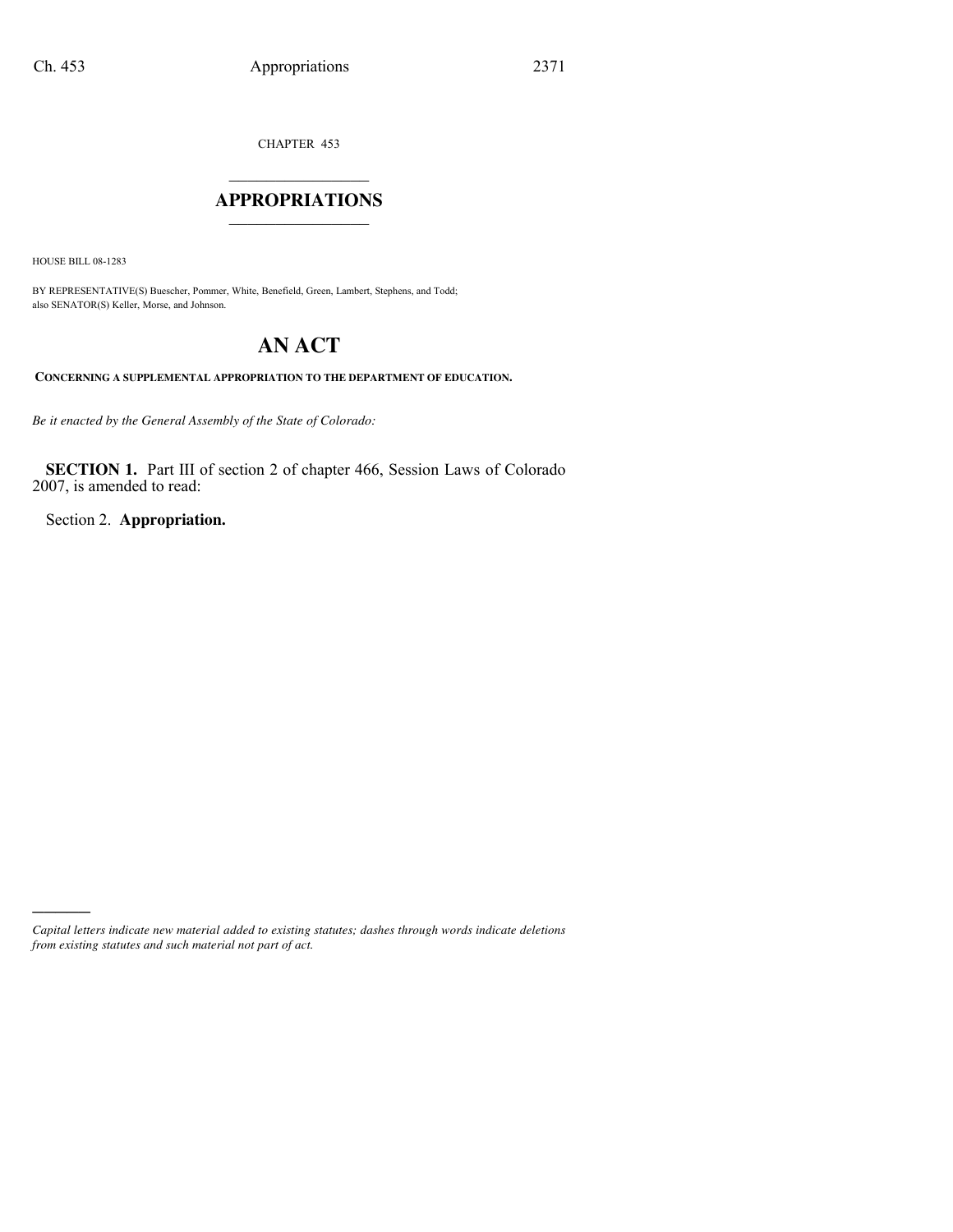|                                   |                                |              | <b>APPROPRIATION FROM</b>     |                                                |                          |                                              |                                |  |
|-----------------------------------|--------------------------------|--------------|-------------------------------|------------------------------------------------|--------------------------|----------------------------------------------|--------------------------------|--|
|                                   | ITEM &<br><b>SUBTOTAL</b>      | <b>TOTAL</b> | <b>GENERAL</b><br><b>FUND</b> | <b>GENERAL</b><br><b>FUND</b><br><b>EXEMPT</b> | CASH<br><b>FUNDS</b>     | <b>CASH</b><br><b>FUNDS</b><br><b>EXEMPT</b> | <b>FEDERAL</b><br><b>FUNDS</b> |  |
|                                   | \$                             | \$           | \$                            | \$                                             | \$                       | \$                                           | \$                             |  |
|                                   |                                |              |                               | <b>PART III</b>                                |                          |                                              |                                |  |
|                                   | <b>DEPARTMENT OF EDUCATION</b> |              |                               |                                                |                          |                                              |                                |  |
| (1) MANAGEMENT AND ADMINISTRATION |                                |              |                               |                                                |                          |                                              |                                |  |
| General Department<br>and Program |                                |              |                               |                                                |                          |                                              |                                |  |
| Administration                    | $6,712,382$ <sup>a</sup>       |              | 5,198,496                     |                                                | $94,604^{\rm b}$         | $1,419,282(T)^c$                             |                                |  |
|                                   |                                |              | $(65.0$ FTE)                  |                                                | $(1.5$ FTE)              | $(14.5$ FTE)                                 |                                |  |
| Office of Professional            |                                |              |                               |                                                |                          |                                              |                                |  |
| Services                          | 1,529,230                      |              |                               |                                                | $1,529,230$ <sup>d</sup> |                                              |                                |  |
|                                   | 1,552,270                      |              |                               |                                                | 1,552,270 <sup>d</sup>   |                                              |                                |  |
|                                   |                                |              |                               |                                                | $(19.0$ FTE)             |                                              |                                |  |
| Health, Life, and                 |                                |              |                               |                                                |                          |                                              |                                |  |

Dental 1,978,146 1,041,804 64,203<sup>b</sup> 143,515(T)<sup>c</sup> 728,624 Short-term Disability 33,965 15,428 15,428 1,344<sup>b</sup> 3,130(T)<sup>c</sup> 14,063

Disbursement 309,557 138,453 12,402<sup>b</sup> 28,893(T)<sup>c</sup> 129,809

S.B. 04-257 Amortization EqualizationDisbursement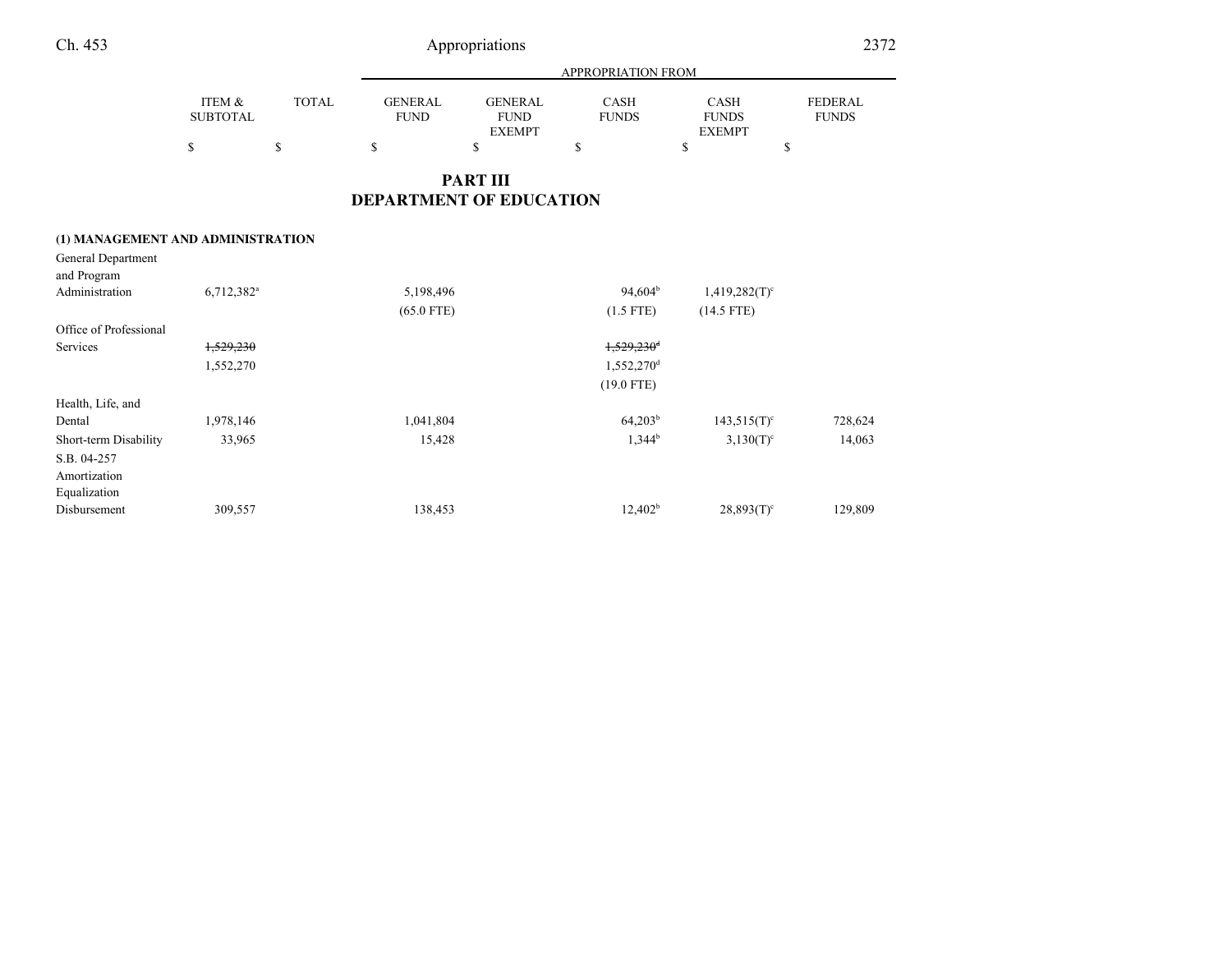| S.B. 06-235           |           |         |                     |                          |         |
|-----------------------|-----------|---------|---------------------|--------------------------|---------|
| Supplemental          |           |         |                     |                          |         |
| Amortization          |           |         |                     |                          |         |
| Equalization          |           |         |                     |                          |         |
| Disbursement          | 60,371    | 24,724  | $2,584^{b}$         | $6,019(T)^c$             | 27,044  |
| Salary Survey and     |           |         |                     |                          |         |
| Senior Executive      |           |         |                     |                          |         |
| Service               | 1,042,090 | 487,114 | 39,407 <sup>b</sup> | $88,399(T)$ <sup>c</sup> | 427,170 |
| Performance-based Pay |           |         |                     |                          |         |
| Awards                | 352,370   | 134,965 | $16,377^b$          | $29,416(T)^c$            | 171,612 |
| Workers'              |           |         |                     |                          |         |
| Compensation          | 206,381   | 99,948  | 9,417               | $14,547(T)$ <sup>c</sup> | 82,469  |
|                       | 198,255   | 96,922  | 8,573 <sup>b</sup>  | $12,467(T)^c$            | 80,293  |
| Legal Services for    |           |         |                     |                          |         |
| 3,709 4,188 hours     | 267,159   | 137,505 | $129,654^b$         |                          |         |
|                       | 301,625   | 171,971 |                     |                          |         |
| Administrative Law    |           |         |                     |                          |         |
| Judge Services        | 79,066    |         | $16,603$ °          | $62,463(T)^f$            |         |
|                       | 44,357    |         | $9,314^e$           | $35,043(T)$ <sup>f</sup> |         |
| Purchase of Services  |           |         |                     |                          |         |
| from Computer Center  | 6,282     | 6,282   |                     |                          |         |
|                       | 648       | 648     |                     |                          |         |
| Multiuse Network      |           |         |                     |                          |         |
| Payments              | 33,230    | 33,230  |                     |                          |         |
|                       | 34,639    | 34,639  |                     |                          |         |
|                       |           |         |                     |                          |         |

Ch. 453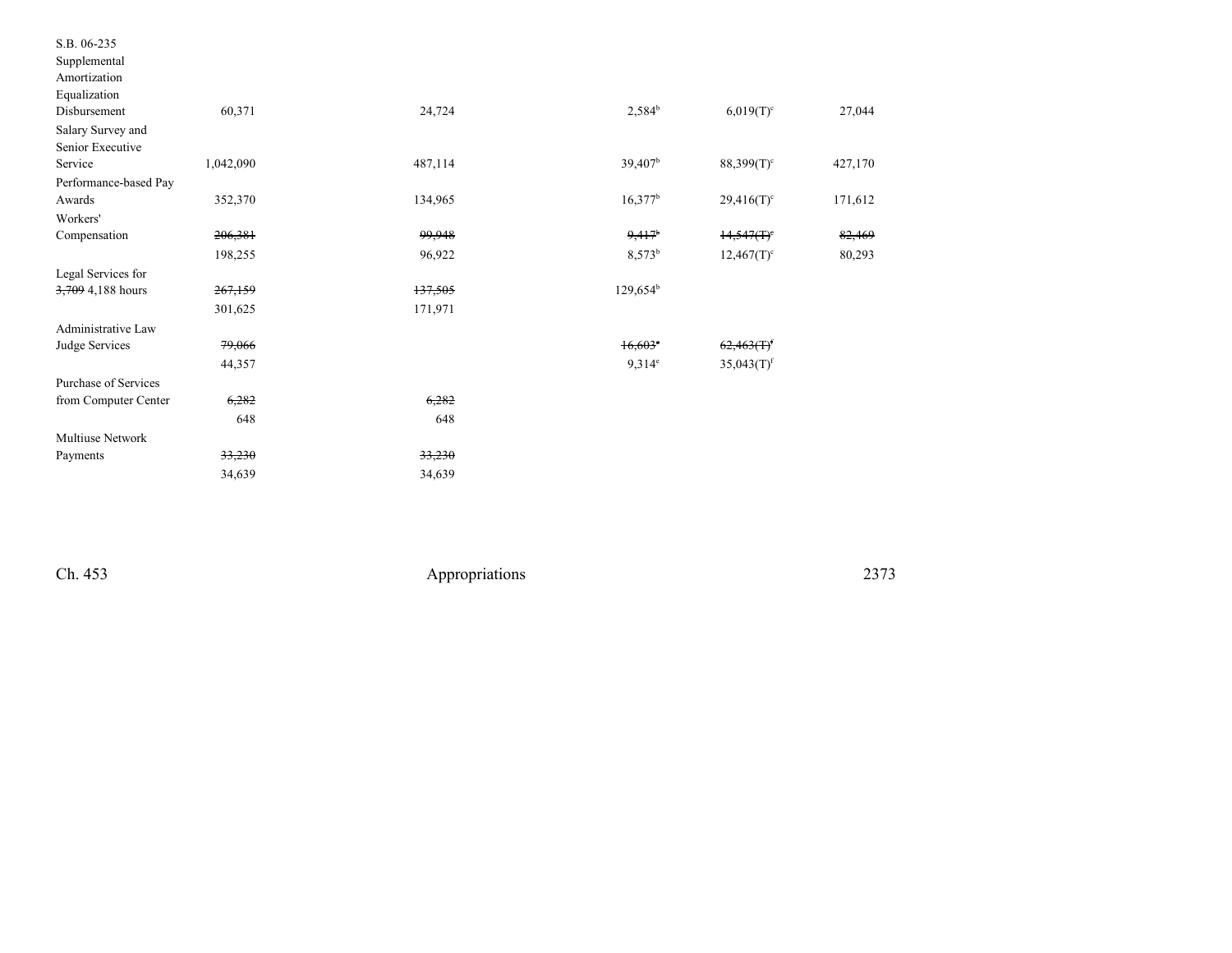| Ch. 453                             |                           |              |                               | Appropriations                                 |                             |                                              | 2374                           |
|-------------------------------------|---------------------------|--------------|-------------------------------|------------------------------------------------|-----------------------------|----------------------------------------------|--------------------------------|
|                                     |                           |              |                               |                                                | APPROPRIATION FROM          |                                              |                                |
|                                     | ITEM &<br><b>SUBTOTAL</b> | <b>TOTAL</b> | <b>GENERAL</b><br><b>FUND</b> | <b>GENERAL</b><br><b>FUND</b><br><b>EXEMPT</b> | <b>CASH</b><br><b>FUNDS</b> | <b>CASH</b><br><b>FUNDS</b><br><b>EXEMPT</b> | <b>FEDERAL</b><br><b>FUNDS</b> |
|                                     | \$                        | \$           | $\mathbb{S}$                  | \$                                             | \$                          | \$                                           | \$                             |
|                                     |                           |              |                               |                                                |                             |                                              |                                |
|                                     |                           |              |                               |                                                |                             |                                              |                                |
|                                     |                           |              |                               |                                                |                             |                                              |                                |
| Payment to Risk<br>Management and   |                           |              |                               |                                                |                             |                                              |                                |
| Property Funds                      | 127,228                   |              | 62,282                        |                                                | $5,805^{\circ}$             | $8,302(f)^c$                                 | 50,839                         |
|                                     | 79,193                    |              | 70,412                        |                                                | $3,613^{b}$                 | $5,168(T)^c$                                 |                                |
| Capitol Complex                     |                           |              |                               |                                                |                             |                                              |                                |
| <b>Leased Space</b>                 | 551,435                   |              | 166,310                       |                                                | 60,349                      | $38,464(T)$ <sup>c</sup>                     | 286,312                        |
|                                     | 560,119                   |              | 168,929                       |                                                | $61,299$ <sup>b</sup>       | $39,070(T)$ <sup>c</sup>                     | 290,821                        |
| <b>Emeritus Retirement</b>          | 17,330                    |              | 17,330                        |                                                |                             |                                              |                                |
|                                     | 12,428                    |              | 12,428                        |                                                |                             |                                              |                                |
| Reprinting and<br>Distributing Laws |                           |              |                               |                                                |                             |                                              |                                |
| Concerning Education                | 35,480                    |              |                               |                                                | 35,480 <sup>g</sup>         |                                              |                                |
| Information                         |                           |              |                               |                                                |                             |                                              |                                |
| <b>Technology Asset</b>             |                           |              |                               |                                                |                             |                                              |                                |
| Maintenance                         | 90,697                    |              | 90,697                        |                                                |                             |                                              |                                |
| Disaster Recovery                   | 19,722                    |              | 19,722                        |                                                |                             |                                              |                                |
| Colorado Student                    |                           |              |                               |                                                |                             |                                              |                                |
| Assessment Program                  | 22,255,141                |              | 15,709,849                    |                                                |                             |                                              | $6,545,292^h$                  |
|                                     |                           |              |                               |                                                |                             |                                              | $(6.0$ FTE)                    |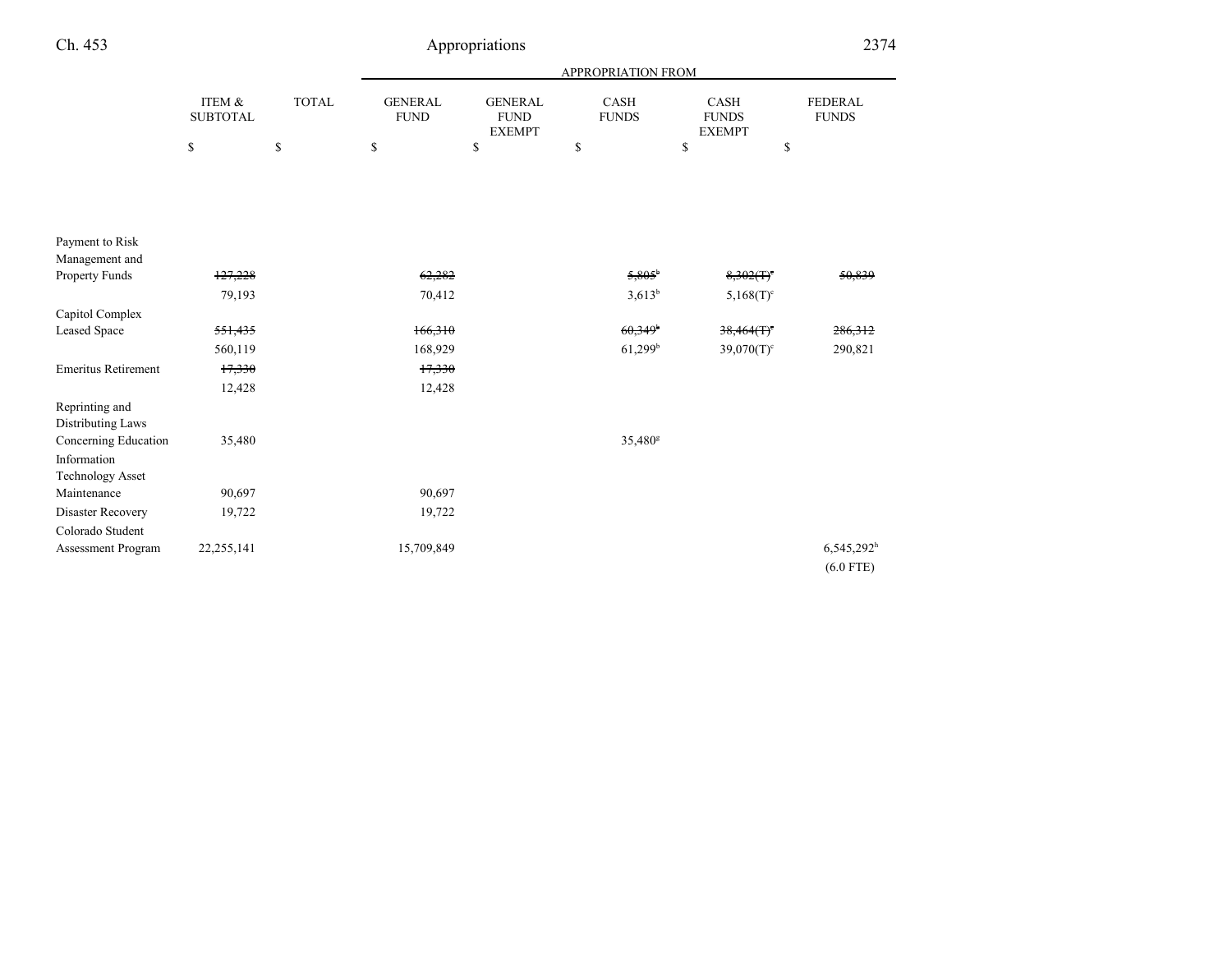| Federal Grant for State<br>Assessments and            |           |             |                    |             |
|-------------------------------------------------------|-----------|-------------|--------------------|-------------|
| <b>Related Activities</b>                             | 188,178   |             |                    | 188,178h    |
|                                                       |           |             |                    | $(3.0$ FTE) |
| School Accountability                                 |           |             |                    |             |
| Reports and State Data                                |           |             |                    |             |
| Reporting System                                      | 1,308,453 | 1,308,453   |                    |             |
|                                                       |           | $(3.0$ FTE) |                    |             |
| <b>Longitudinal Analyses</b><br>of Student Assessment |           |             |                    |             |
| Results                                               | 277,124   | 277,124     |                    |             |
|                                                       |           | $(3.0$ FTE) |                    |             |
| <b>State Charter School</b>                           |           |             |                    |             |
| Institute                                             |           |             |                    |             |
| Administration,                                       |           |             |                    |             |
| Oversight, and                                        |           |             |                    |             |
| Management                                            | 762,698   |             | 762,698(f)         |             |
|                                                       | 1,431,800 |             | $1,431,800(T)^{i}$ |             |
|                                                       |           |             | $(7.0$ FTE)        |             |
| Other Transfers to                                    |           |             |                    |             |
| <b>Institute Charter</b>                              |           |             |                    |             |
| Schools                                               | 755,000   |             | 755,000(T)         |             |
|                                                       | 1,105,000 |             | $1,105,000(T)^{j}$ |             |
|                                                       |           |             |                    |             |

Ch. 453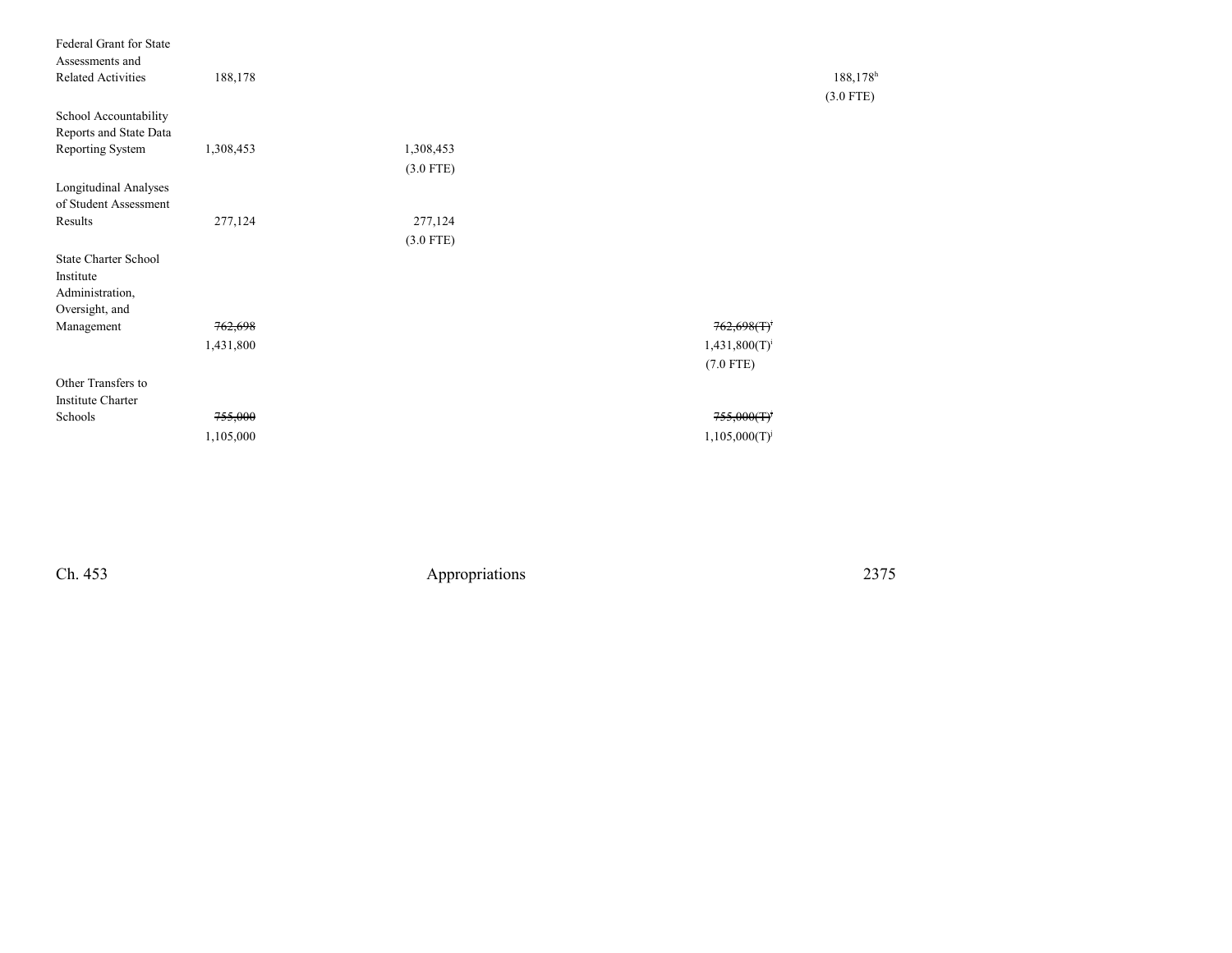| Ch. 453                                                                                                                                                       | Appropriations                              |              |                                                                       |                                                |                             |                                       | 2376                           |
|---------------------------------------------------------------------------------------------------------------------------------------------------------------|---------------------------------------------|--------------|-----------------------------------------------------------------------|------------------------------------------------|-----------------------------|---------------------------------------|--------------------------------|
|                                                                                                                                                               |                                             |              | APPROPRIATION FROM                                                    |                                                |                             |                                       |                                |
|                                                                                                                                                               | ITEM &<br><b>SUBTOTAL</b>                   | <b>TOTAL</b> | <b>GENERAL</b><br><b>FUND</b>                                         | <b>GENERAL</b><br><b>FUND</b><br><b>EXEMPT</b> | <b>CASH</b><br><b>FUNDS</b> | CASH<br><b>FUNDS</b><br><b>EXEMPT</b> | <b>FEDERAL</b><br><b>FUNDS</b> |
|                                                                                                                                                               | $\mathbb{S}% _{n}^{X\rightarrow\mathbb{R}}$ | $\mathbb{S}$ | $\mathbb{S}% _{t}\left( t\right) \equiv\mathbb{S}_{t}\left( t\right)$ | \$                                             | \$                          | \$                                    | \$                             |
| Direct Administrative<br>and Support Services<br>Provided by the<br>Department to the State<br>Charter School<br>Institute<br>Department<br>Implementation of | 97,000                                      |              |                                                                       |                                                |                             | $97,000(T)^k$<br>$(2.0$ FTE)          |                                |
| Section 22-30.5-501 et                                                                                                                                        |                                             |              |                                                                       |                                                |                             |                                       |                                |
| seq., C.R.S.                                                                                                                                                  | 508,465                                     |              |                                                                       |                                                |                             | $508,465(T)^t$                        |                                |
|                                                                                                                                                               | 529,762                                     |              |                                                                       |                                                |                             | $529,762(T)^{i}$                      |                                |
|                                                                                                                                                               |                                             |              |                                                                       |                                                |                             | $(5.0$ FTE)                           |                                |
| Financial Literacy                                                                                                                                            | 40,000                                      |              |                                                                       |                                                |                             | 40,000 <sup>1</sup>                   |                                |
| Civic Education                                                                                                                                               | 200,000                                     |              |                                                                       |                                                |                             | $200,000$ <sup>1</sup>                |                                |
|                                                                                                                                                               |                                             | 39,844,180   |                                                                       |                                                |                             |                                       |                                |
|                                                                                                                                                               |                                             | 40,850,772   |                                                                       |                                                |                             |                                       |                                |

<sup>a</sup> For informational purposes only, this amount includes the following: \$6,025,766 for personal services; \$654,366 for operating expenses; and \$32,250 for capital outlay.

<sup>b</sup> Of these amounts, it is estimated that \$325,518 \$323,548 shall be from the Educator Licensure Cash Fund created in Section 22-60.5-112, C.R.S., and \$110,628 \$110,512 shall be from general education development program fees.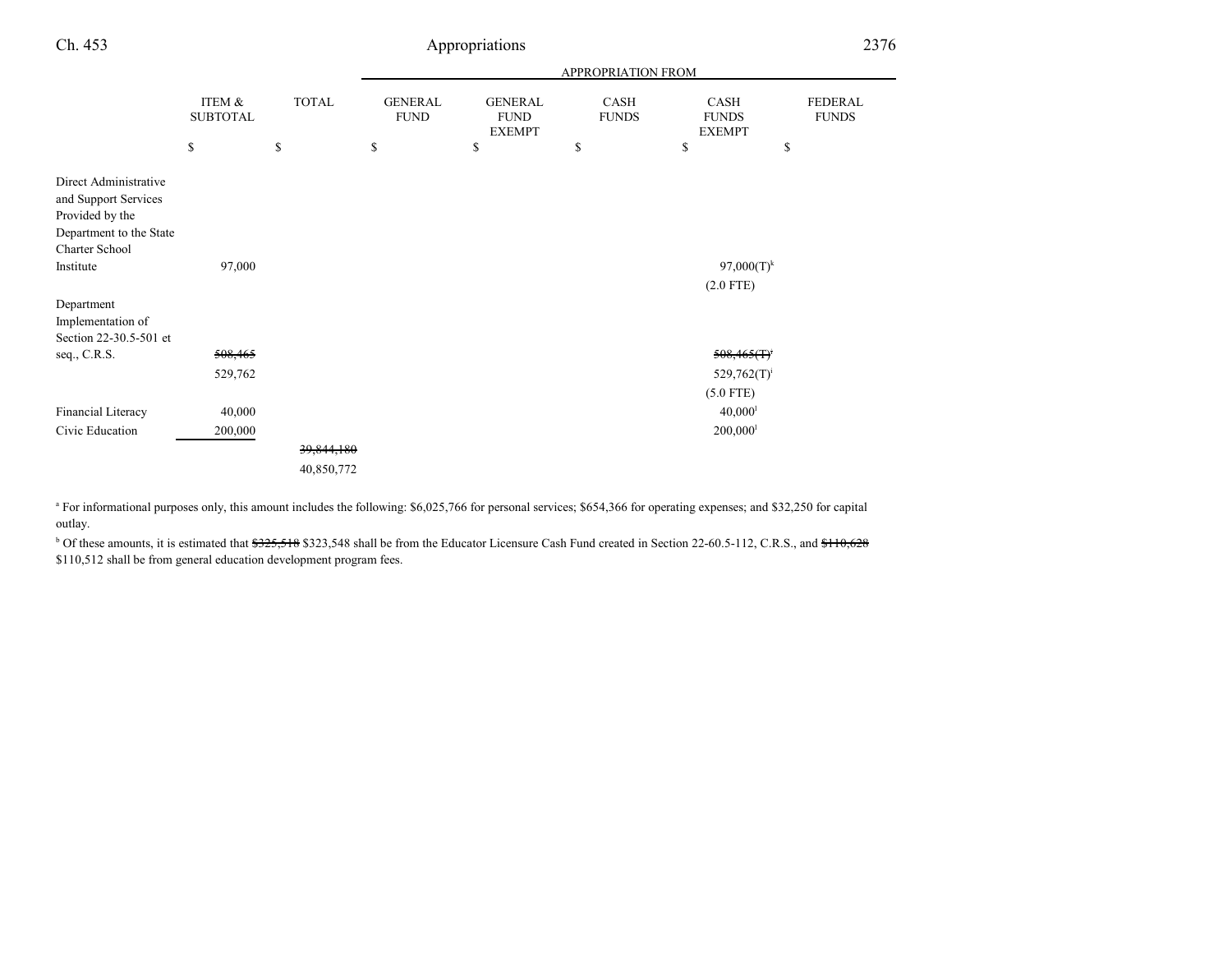$\degree$  Of these amounts, it is estimated that  $\frac{1,396,925}{1,392,864}$  shall be from indirect cost recoveries;  $\frac{1,97,357}{1,97,045}$  shall be from the Assistance to Public Schools, Categorical Programs, Other Categorical Programs, Public School Transportation line item; and \$185,685 \$185,450 shall be from various appropriations to the Department of Education.

<sup>d</sup> Of this amount,  $\frac{61}{521}$ ,730  $\frac{521}{730}$  \$1,544,770 shall be from the Educator Licensure Cash Fund created in Section 22-60.5-112, C.R.S., and \$7,500 shall be from the Nonpublic School Fingerprint Fund created in Section 22-1-121 (1.7) (c), C.R.S. For informational purposes only, this amount includes the following: \$1,086,485 \$1,109,525 for personal services; \$274,636 for operating expenses; \$154,909 for indirect cost recoveries; and \$13,200 for capital outlay.

e This amount shall be from the Educator Licensure Cash Fund created in Section 22-60.5-112, C.R.S.

<sup>f</sup> This amount shall be from the Assistance to Public Schools, Categorical Programs, District Programs Required by Statute, Special Education - Children withDisabilities line item.

<sup>g</sup> This amount shall be from the Public School Income Fund pursuant to Section 22-2-112 (1) (i), C.R.S.

h These amounts shall be from the federal grant for state assessments and related activities authorized pursuant to Title V1, Part A, Section 6113 of the federal *No Child Left Behind Act of 2001*.

<sup>i</sup> These amounts shall be from the Assistance to Public Schools, Public School Finance, State Share of Districts' Total Program Funding line item.

<sup>j</sup> <del>This amount shall</del> OF THIS AMOUNT, \$940,000 IS ESTIMATED TO be from various line items in the Assistance to Public Schools <del>section.</del> SECTION AND \$165,000 IS ESTIMATED TO BE FROM RESERVES IN THE STATE CHARTER SCHOOL INSTITUTE FUND CREATED IN SECTION 22-30.5-506 (1), C.R.S.

<sup>k</sup> This amount shall be from the State Charter School Institute Administration, Oversight, and Management line item.

<sup>l</sup> These amounts shall be from the State Education Fund created in Section 17 (4) of Article IX of the State Constitution. Pursuant to Section 17 (3) of Article IX of the Colorado Constitution, appropriations from the State Education Fund are not subject to the limitation on fiscal year spending set forth in Section 20 of Article Xof the Colorado Constitution.

#### **(2) ASSISTANCE TO PUBLIC SCHOOLS**

#### **(A) Public School Finance**

State Share of Districts'Total ProgramFunding<sup>12, 13, 14</sup> Funding<sup>12, 13, 14</sup> 3,302,698,838 2,475,929,765 343,900,000<sup>a</sup> 9,491,876<sup>b</sup> 473,377,197<sup>c</sup>

<sup>a</sup> This amount shall be from the General Fund Exempt Account created in Section 24-77-103.6 (2), C.R.S.

Ch. 453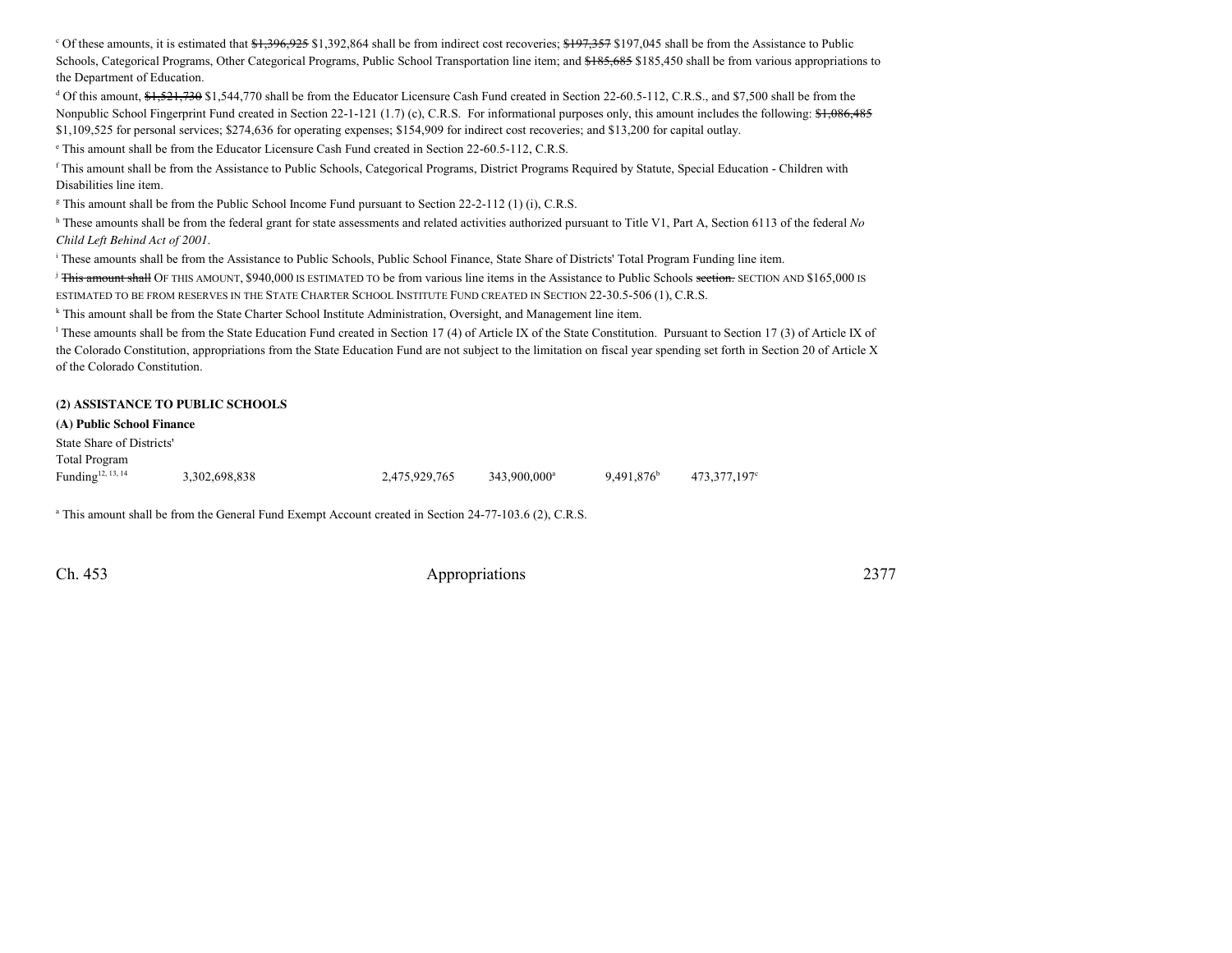|                 |       |                | APPROPRIATION FROM |              |               |                |
|-----------------|-------|----------------|--------------------|--------------|---------------|----------------|
| ITEM &          | TOTAL | <b>GENERAL</b> | <b>GENERAL</b>     | CASH         | <b>CASH</b>   | <b>FEDERAL</b> |
| <b>SUBTOTAL</b> |       | FUND           | <b>FUND</b>        | <b>FUNDS</b> | <b>FUNDS</b>  | <b>FUNDS</b>   |
|                 |       |                | <b>EXEMPT</b>      |              | <b>EXEMPT</b> |                |
|                 |       |                |                    |              |               |                |
|                 |       |                |                    |              |               |                |

 $\overline{b}$  This amount shall be from rental income earned on public school lands that is credited to the Public School Income Fund pursuant to Section 36-1-116 (1) (a), C.R.S., and transferred to the State Public School Fund pursuant to Section 22-54-114 (1), C.R.S.

c Of this amount, \$366,368,197 shall be from the State Education Fund created in Section 17 (4) of Article IX of the State Constitution, and \$107,009,000 shall befrom the State Public School Fund created in Section 22-54-114, C.R.S. Pursuant to Section 17 (3) of Article IX of the Colorado Constitution, appropriations from the State Education Fund are not subject to the limitation on fiscal year spending set forth in Section 20 of Article X of the Colorado Constitution. Of the amountfrom the State Public School Fund, \$78,339,000 is estimated to be from federal mineral leasing revenues transferred to the State Public School Fund pursuant toSection 22-54-114 (1), C.R.S., \$19,000,000 is estimated to be from interest earned on moneys in the Public School Fund and transferred to the State Public School Fund pursuant to Sections 22-41-106 and 22-54-114 (1), C.R.S., \$6,670,000 is estimated to be from reserves in the State Public School Fund, and \$3,000,000 is estimated to be from audit recoveries credited to the State Public School Fund pursuant to Section 22-54-114 (4), C.R.S.

| (B) Categorical Programs <sup>15</sup>    |             |             |                         |                          |
|-------------------------------------------|-------------|-------------|-------------------------|--------------------------|
| (I) District Programs Required by Statute |             |             |                         |                          |
| Special Education -                       |             |             |                         |                          |
| Children with                             |             |             |                         |                          |
| Disabilities                              | 272,391,798 | 102,662,601 | 17,215,837 <sup>a</sup> | $152,513,360^{\text{h}}$ |
|                                           |             |             | $(0.5$ FTE)             | $(54.4$ FTE)             |
| English Language                          |             |             |                         |                          |
| Proficiency Program                       | 18,478,985  | 5,469,166   | 1,731,947 <sup>e</sup>  | 11,277,872 <sup>d</sup>  |
|                                           | 18,497,469  |             | $1,750,431^{\circ}$     |                          |
|                                           |             |             |                         | $(4.6$ FTE)              |
|                                           | 290,870,783 |             |                         |                          |

290,889,267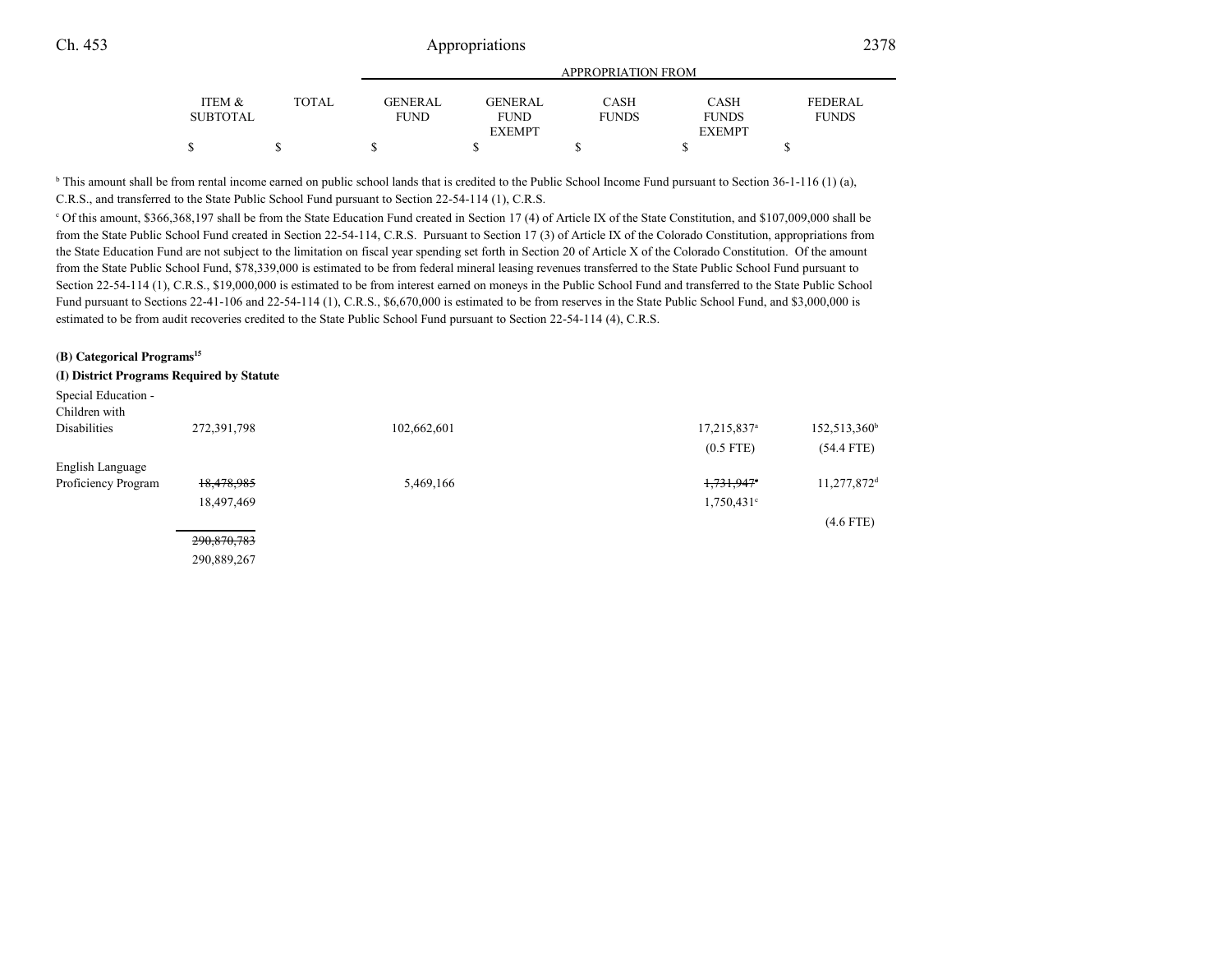| (II) Other Categorical Programs |              |             |                        |
|---------------------------------|--------------|-------------|------------------------|
| Public School                   |              |             |                        |
| Transportation                  | 44,665,305   | 39,276,831  | 5,388,474 <sup>e</sup> |
| Transfer to the                 |              |             |                        |
| Department of Higher            |              |             |                        |
| Education for                   |              |             |                        |
| Distribution of State           |              |             |                        |
| Assistance for                  |              |             |                        |
| <b>Vocational Education</b>     | 21,208,319   | 18,857,413  | 2,350,906 <sup>c</sup> |
| Special Education -             |              |             |                        |
| Gifted and Talented             |              |             |                        |
| Children                        | 7,997,177    | 7,220,223   | 776,954°               |
| Expelled and At-risk            |              |             |                        |
| <b>Student Services Grant</b>   |              |             |                        |
| Program                         | 6,340,676    | 5,844,312   | 496,364°               |
|                                 |              | $(1.0$ FTE) |                        |
| Small Attendance                |              |             |                        |
| Center Aid                      | 961,817      | 834,479     | $127,338$ °            |
|                                 | 943,333      |             | 108,854 <sup>c</sup>   |
| Comprehensive Health            |              |             |                        |
| Education                       | 600,000      | 300,000     | $300,000$ <sup>f</sup> |
|                                 | 81, 773, 294 |             |                        |
|                                 | 81,754,810   |             |                        |
|                                 |              |             |                        |

<sup>a</sup> Of this amount, \$17,117,837 shall be from the State Education Fund created in Section 17 (4) of Article IX of the State Constitution, and \$98,000(T) shall be from federal funds appropriated in the Department of Human Services. Pursuant to Section 17 (3) of Article IX of the Colorado Constitution, appropriations from the StateEducation Fund are not subject to the limitation on fiscal year spending set forth in Section 20 of Article X of the Colorado Constitution.

Ch. 453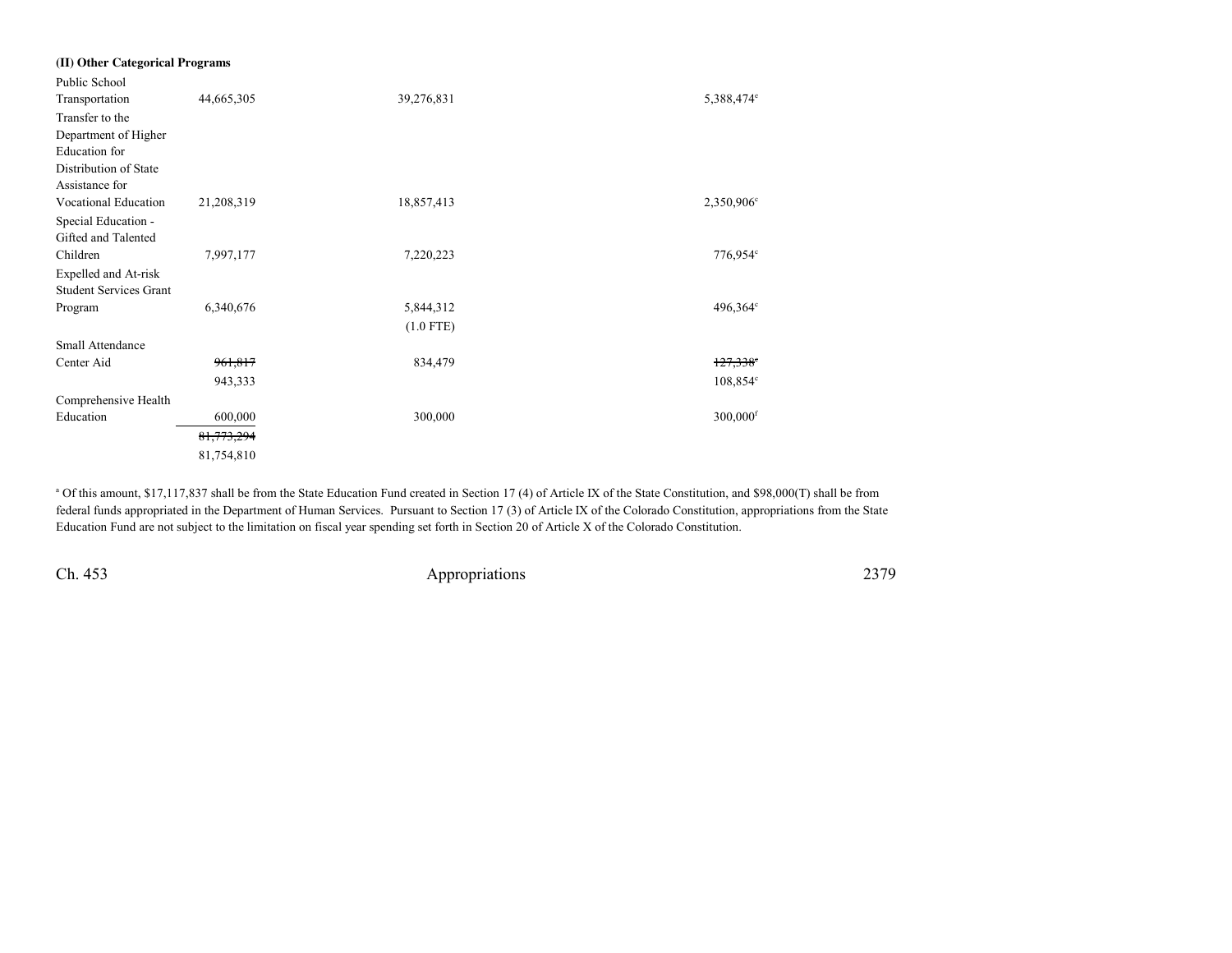|                 |       |                |                | <b>APPROPRIATION FROM</b> |               |                |
|-----------------|-------|----------------|----------------|---------------------------|---------------|----------------|
| ITEM &          | TOTAL | <b>GENERAL</b> | <b>GENERAL</b> | <b>CASH</b>               | <b>CASH</b>   | <b>FEDERAL</b> |
| <b>SUBTOTAL</b> |       | <b>FUND</b>    | <b>FUND</b>    | <b>FUNDS</b>              | <b>FUNDS</b>  | <b>FUNDS</b>   |
|                 |       |                | <b>EXEMPT</b>  |                           | <b>EXEMPT</b> |                |
|                 |       |                |                |                           |               |                |

<sup>b</sup> This amount shall be from federal funds authorized pursuant to the federal *Individuals with Disabilities Education Act*.

c These amounts shall be from the State Education Fund created in Section 17 (4) of Article IX of the State Constitution. Pursuant to Section 17 (3) of Article IX ofthe Colorado Constitution, appropriations from the State Education Fund are not subject to the limitation on fiscal year spending set forth in Section 20 of Article Xof the Colorado Constitution.

<sup>d</sup> This amount shall be from federal funds authorized pursuant to Title III of the federal *No Child Left Behind Act of 2001*.

e Of this amount, \$4,938,474 shall be from the State Education Fund created in Section 17 (4) of Article IX of the State Constitution, and \$450,000 shall be from thePublic School Transportation Fund created in Section 22-51-103, C.R.S. Pursuant to Section 17 (3) of Article IX of the Colorado Constitution, appropriations from the State Education Fund are not subject to the limitation on fiscal year spending set forth in Section 20 of Article X of the Colorado Constitution.

<sup>f</sup> This amount shall be from reserves in the Colorado Comprehensive Health Education Fund created in Section 22-25-109, C.R.S.

#### **(C) Grant Programs and Other Distributions<sup>16</sup>**

| Read-to-Achieve Grant   |            |                        |                           |
|-------------------------|------------|------------------------|---------------------------|
| Program                 | 4,918,187  | 4,918,187 <sup>a</sup> |                           |
| Federal Title I Reading |            |                        |                           |
| First Grant             | 10,878,225 |                        | $10,878,225$ <sup>t</sup> |
|                         |            |                        | $(9.0$ FTE)               |
| Family Literacy         |            |                        |                           |
| <b>Education Fund</b>   | 200,000    | $200,000^{\circ}$      |                           |
| Family Literacy         |            |                        |                           |
| <b>Education Grant</b>  |            |                        |                           |
| Program                 | 200,000    | 200,000                |                           |
|                         |            |                        |                           |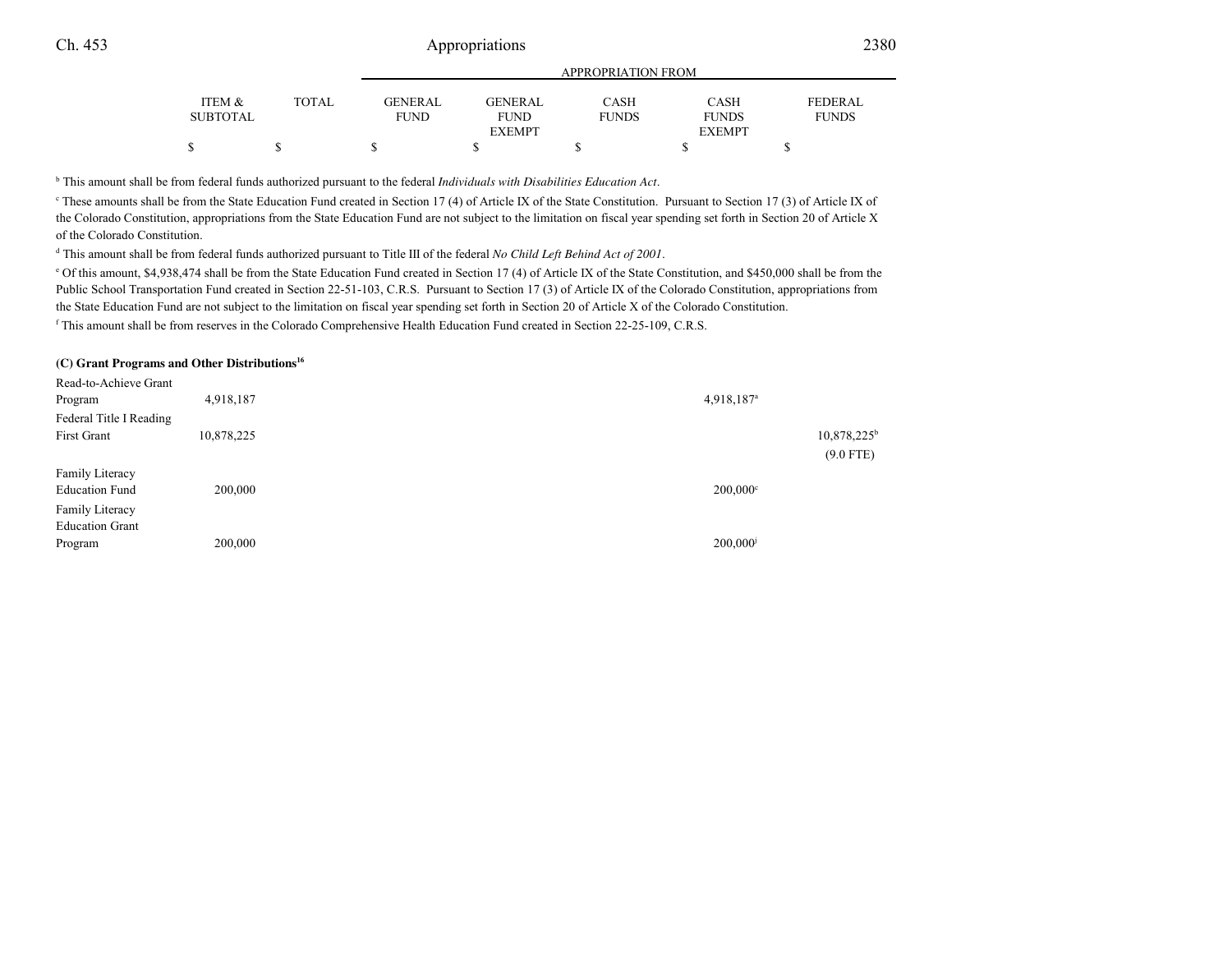| Ch. 453                                    |                           | Appropriations          |                                         | 2381 |
|--------------------------------------------|---------------------------|-------------------------|-----------------------------------------|------|
| Program                                    | 1,200,000                 | 1,200,000               |                                         |      |
| School Breakfast                           |                           |                         |                                         |      |
| Lunch Program                              | 2,472,644                 |                         | 2,472,644                               |      |
| State Match for School                     |                           |                         |                                         |      |
| Construction                               | 5,000,000                 |                         | $5,000,000$ <sup>c</sup>                |      |
| Charter School Capital                     |                           |                         |                                         |      |
| School Construction<br>and Renovation Fund | 20,000,000                | 10,000,000 <sup>g</sup> | $10,000,000$ <sup>h</sup>               |      |
| <b>Expenditures Reserve</b>                | $10,000,000$ <sup>f</sup> | 10,000,000              |                                         |      |
| Construction                               |                           |                         |                                         |      |
| Fund, School Capital                       |                           |                         |                                         |      |
| <b>State Public School</b>                 |                           |                         |                                         |      |
| Reserve                                    | 4,439,728                 |                         | 4,439,728 <sup>e</sup>                  |      |
| Fund, Contingency                          |                           |                         |                                         |      |
| <b>State Public School</b>                 |                           |                         |                                         |      |
|                                            |                           |                         | $(1.4$ FTE)                             |      |
| School Health Services                     | 191,696                   |                         | $191,696(T)^d$                          |      |
| S.B. 97-101 Public                         |                           |                         |                                         |      |
| National Credential<br>Fee Assistance      | 100,000                   |                         | $100,000$ c                             |      |
|                                            |                           |                         |                                         |      |
|                                            |                           |                         |                                         |      |
| School Grant Program                       | 500,000                   |                         | 500,000 <sup>c</sup>                    |      |
| <b>Facility Summer</b>                     |                           |                         |                                         |      |
| Program                                    | 1,000,000                 |                         | $1,000,000$ <sup>c</sup><br>$(0.3$ FTE) |      |
| Summer School Grant                        |                           |                         |                                         |      |
|                                            |                           |                         |                                         |      |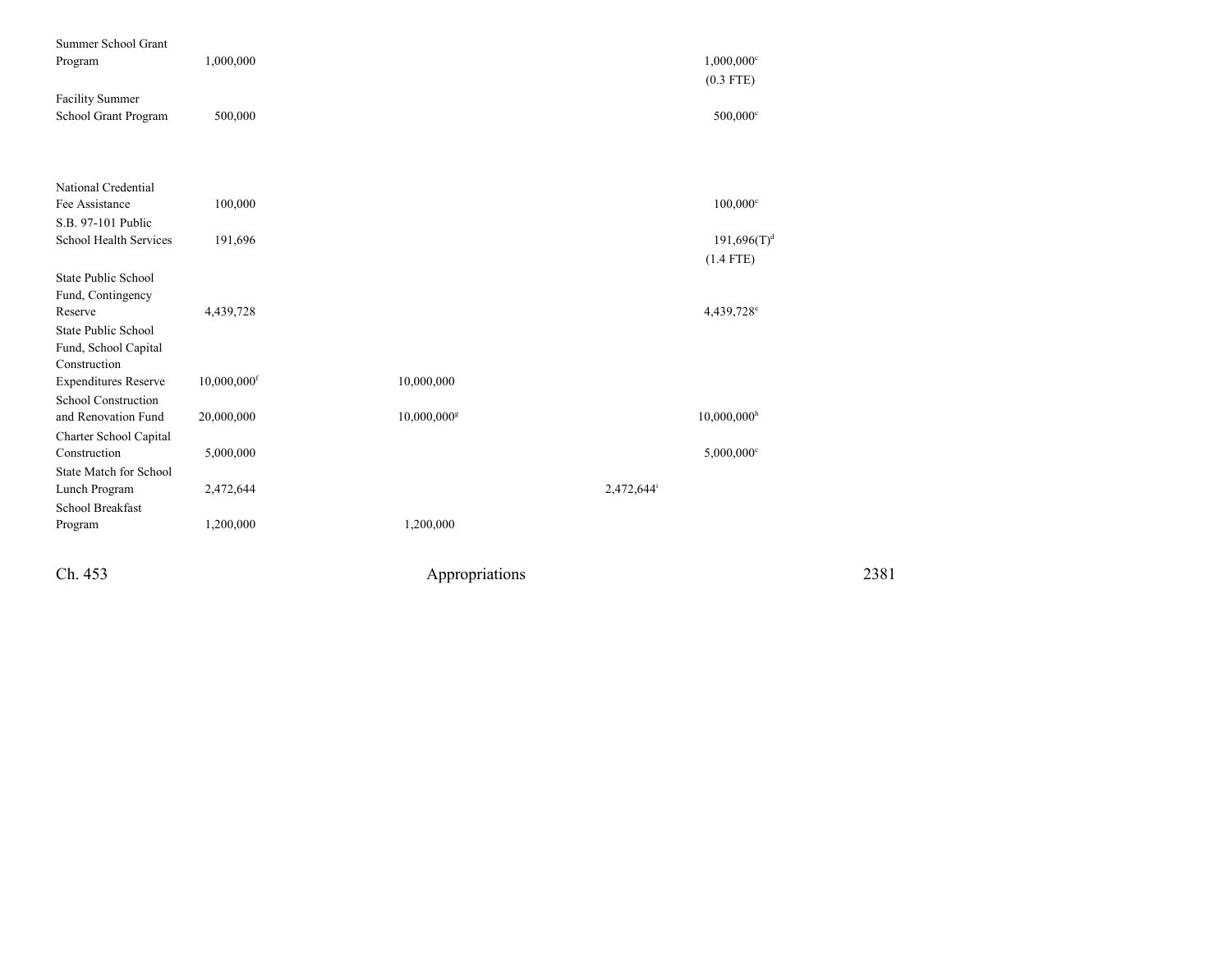| Ch. 453               |                           | 2382         |                               |                                                |                             |                                              |                                |  |
|-----------------------|---------------------------|--------------|-------------------------------|------------------------------------------------|-----------------------------|----------------------------------------------|--------------------------------|--|
|                       | <b>APPROPRIATION FROM</b> |              |                               |                                                |                             |                                              |                                |  |
|                       | ITEM &<br><b>SUBTOTAL</b> | <b>TOTAL</b> | <b>GENERAL</b><br><b>FUND</b> | <b>GENERAL</b><br><b>FUND</b><br><b>EXEMPT</b> | <b>CASH</b><br><b>FUNDS</b> | <b>CASH</b><br><b>FUNDS</b><br><b>EXEMPT</b> | <b>FEDERAL</b><br><b>FUNDS</b> |  |
|                       | S                         | \$           | \$                            | S                                              | ¢<br>D                      | D                                            | ъ                              |  |
| Boards of Cooperative |                           |              |                               |                                                |                             |                                              |                                |  |
| Services              | 210,000                   |              | 210,000                       |                                                |                             |                                              |                                |  |
| Colorado History Day  | 10,000                    |              |                               |                                                |                             | $10,000$ c                                   |                                |  |
|                       | 61,320,480                |              |                               |                                                |                             |                                              |                                |  |

<sup>a</sup> This amount shall be from the Read-to-Achieve Cash Fund created in Section 22-7-506 (4) (a) (I), C.R.S. This amount includes \$4,111,088 based on the projected transfer of tobacco settlement moneys to the Read-to-Achieve Cash Fund pursuant to Section 24-75-1104.5 (1) (h), C.R.S.; pursuant to Section 24-22-116, C.R.S.,tobacco litigation settlement funds are not state fiscal year spending as defined in Section 20 of Article X of the Colorado Constitution. This amount also includes\$807,099 from reserves in the Read-to-Achieve Cash Fund.

<sup>b</sup> This amount shall be from federal funds authorized pursuant to Title I, Part B, Subpart 1 of the federal *No Child Left Behind Act of 2001*.

c These amounts shall be from the State Education Fund created in Section 17 (4) of Article IX of the State Constitution. Pursuant to Section 17 (3) of Article IX of the Colorado Constitution, appropriations from the State Education Fund are not subject to the limitation on fiscal year spending set forth in Section 20 of Article Xof the Colorado Constitution.

<sup>d</sup> This amount shall be from federal Medicaid funds transferred from the Department of Health Care Policy and Financing.

e This amount shall be from school district reimbursements that are credited to the State Public School Fund, Contingency Reserve, pursuant to Section 22-54-117 (5)(b), C.R.S.

<sup>f</sup> Pursuant to Section 22-54-117 (1.5) (a), C.R.S., the State Board of Education is authorized to approve and order payments from the State Public School Fund, School Capital Construction Expenditures Reserve. For informational purposes, it is anticipated that the Department will spend \$166,856 of the moneys in thisreserve to support 2.0 FTE and cover associated administrative expenditures.

<sup>g</sup> Of this amount, \$5,000,000 is appropriated as a result of a requirement of a final state court order and shall not be subject to the statutory limitation on General Fund appropriations pursuant to Section 24-75-201.1 (1) (a) (III) (B), C.R.S.

<sup>h</sup> This amount shall be from the School Construction and Renovation Fund established in Section 22-43.7-103 (1), C.R.S.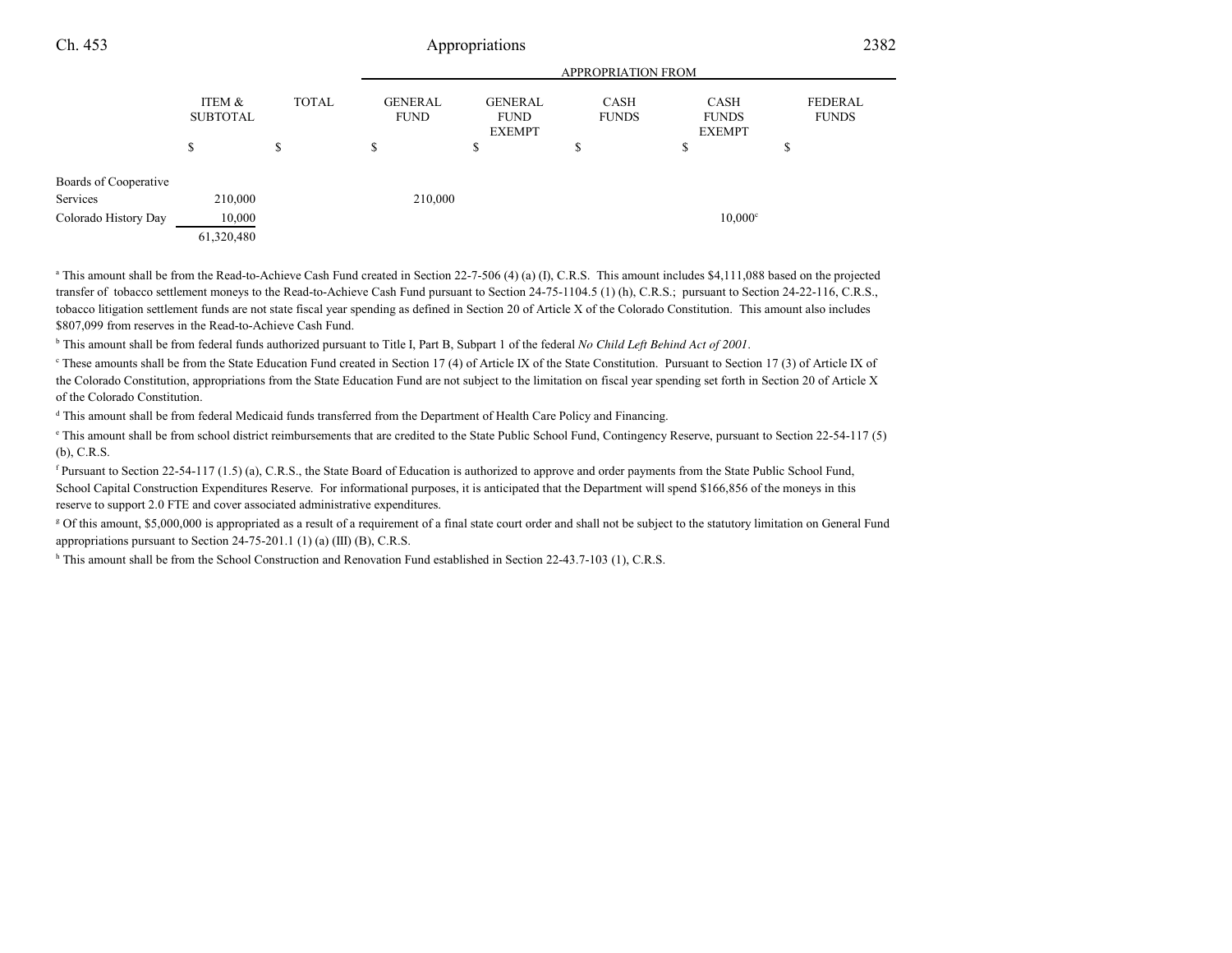<sup>i</sup> This amount shall be from rental income earned on public school lands that is credited to the Public School Income Fund pursuant to Section 36-1-116 (1) (a),

C.R.S., and transferred to the State Public School Fund pursuant to Section 22-54-114 (1), C.R.S.

<sup>j</sup> This amount shall be from the Family Literacy Education Fund created in Section 22-2-124 (8) (b), C.R.S.

#### **(D) Appropriated Sponsored**

| <b>Programs</b>           |             |                      |               |              |
|---------------------------|-------------|----------------------|---------------|--------------|
| <b>Sponsored Programs</b> | 317,393,174 | 810.000 <sup>a</sup> | $3,015,648^b$ | 313,567,526  |
|                           |             |                      | $(6.0$ FTE)   | $(99.7$ FTE) |

<sup>a</sup> This amount shall be from fees and charges for workshops, conferences, training programs, and seminars.

b Of this amount, \$2,588,648(T) shall be transferred from the Department of Human Services, and \$427,000 shall be from various grants and donations.

#### 4,054,056,569

#### **(3) LIBRARY PROGRAMS**

| $20,000^a$        |
|-------------------|
|                   |
|                   |
|                   |
|                   |
|                   |
| $200,000^{\rm b}$ |
|                   |
|                   |

Ch. 453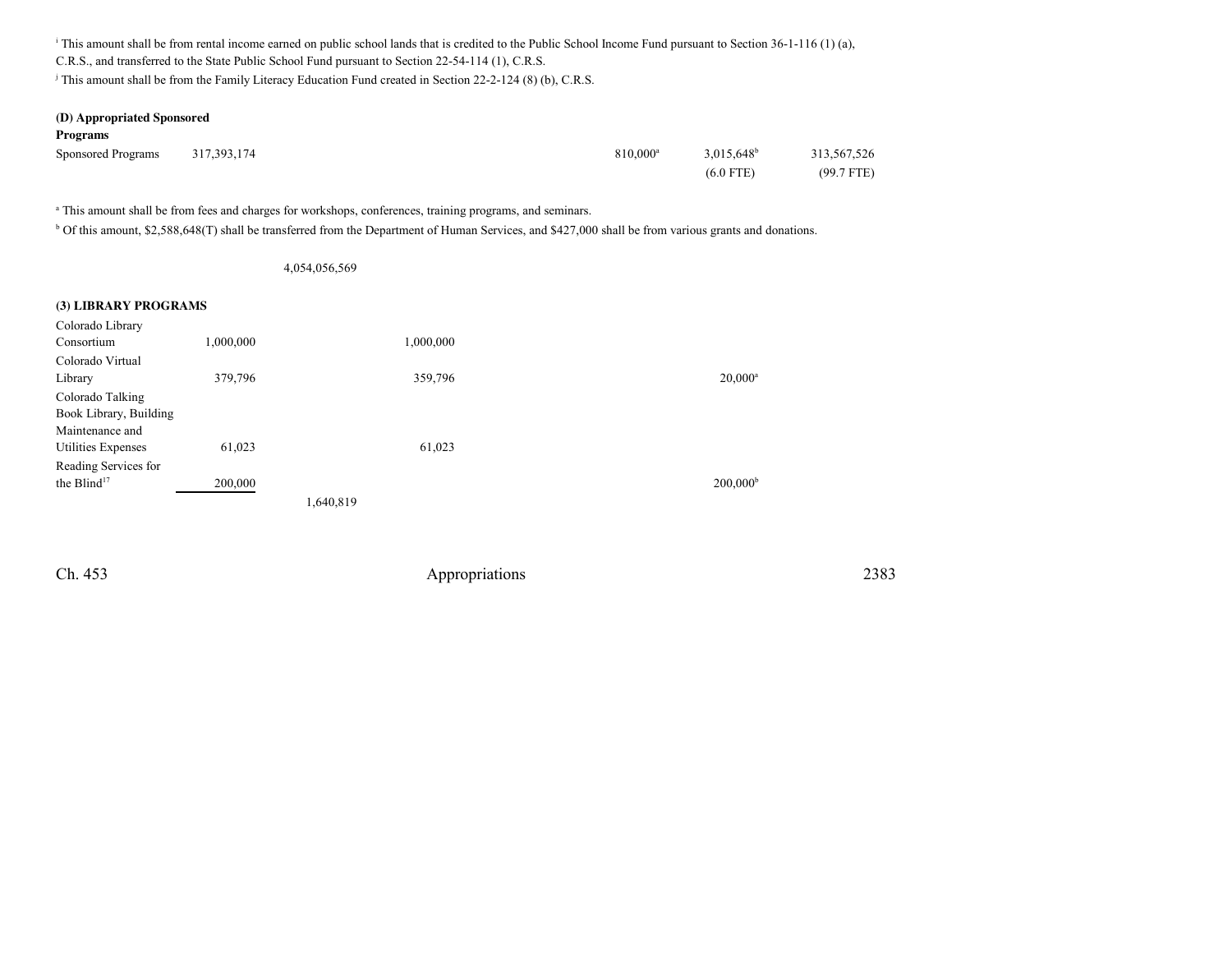|                 |       |             | APPROPRIATION FROM |              |               |                |  |  |
|-----------------|-------|-------------|--------------------|--------------|---------------|----------------|--|--|
| ITEM &          | TOTAL | GENERAL     | GENERAL            | <b>CASH</b>  | CASH          | <b>FEDERAL</b> |  |  |
| <b>SUBTOTAL</b> |       | <b>FUND</b> | <b>FUND</b>        | <b>FUNDS</b> | <b>FUNDS</b>  | <b>FUNDS</b>   |  |  |
|                 |       |             | <b>EXEMPT</b>      |              | <b>EXEMPT</b> |                |  |  |
| \$              |       |             |                    |              |               |                |  |  |

<sup>a</sup> This amount shall be from grants and donations.

<sup>b</sup> This amount shall be from the Reading Services for the Blind Cash Fund created in Section 24-90-105.5, C.R.S.

### **(4) SCHOOL FOR THE DEAF AND THE BLIND**

### **(A) School Operations**

| <b>Personal Services</b>  | 8,446,920         |  |
|---------------------------|-------------------|--|
|                           | $(141.3$ FTE)     |  |
| Early Intervention        |                   |  |
| Services                  | 1,263,773         |  |
|                           | $(10.0$ FTE)      |  |
| Shift Differential        | 82,047            |  |
| <b>Operating Expenses</b> | 417,277           |  |
| Vehicle Lease             |                   |  |
| Payments                  | <del>28,289</del> |  |
|                           | 22,744            |  |
| Communication             |                   |  |
| Services Payments         | <del>3,446</del>  |  |
| <b>Utilities</b>          | 460,913           |  |
| Allocation of State and   |                   |  |
| Federal Categorical       |                   |  |
| Program Funding           | 150,000           |  |
|                           | $(0.4$ FTE)       |  |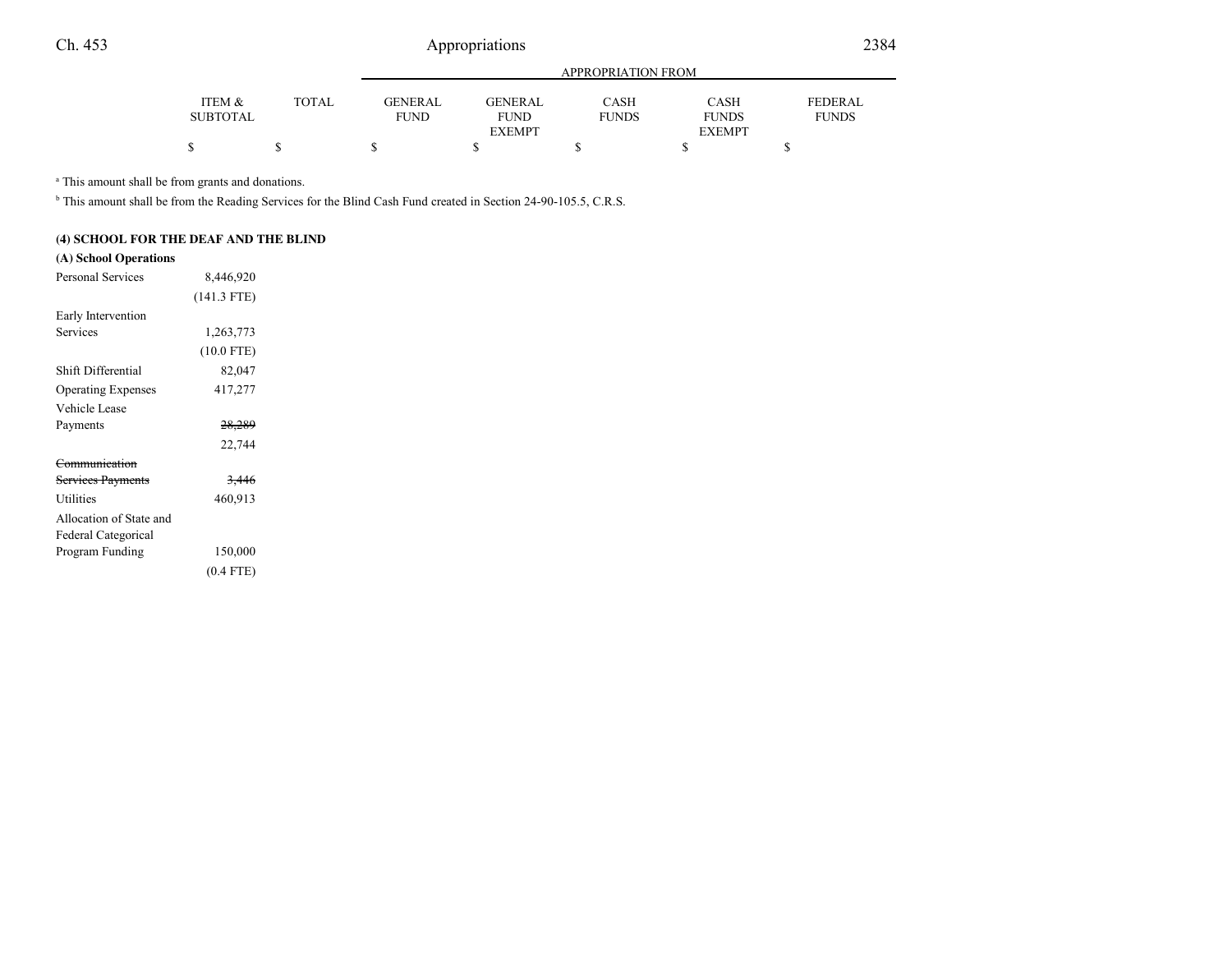| Medicaid             |             |           |                  |
|----------------------|-------------|-----------|------------------|
| Reimbursements for   |             |           |                  |
| Public School Health |             |           |                  |
| Services             | 85,000      |           |                  |
|                      | $(1.5$ FTE) |           |                  |
|                      | 10,937,665  | 9,242,873 | $1,694,792(T)^a$ |
|                      | 10,928,674  | 9,233,882 |                  |
|                      |             |           |                  |

<sup>a</sup> Of this amount, \$1,246,184 shall be from the Assistance to Public Schools, Public School Finance, State Share of Districts' Total Program Funding line item; \$153,608 shall be from various grants and donations; \$150,000 shall be from various line items in the Assistance to Public Schools, Categorical Programs section; \$85,000 shall be from federal Medicaid funds transferred from the Department of Health Care Policy and Financing pursuant to the S.B. 97-101 Public School HealthServices program; and \$60,000 shall be from federal Child Nutrition Act funds appropriated in the Assistance to Public Schools, Appropriated Sponsored Programssubsection.

| (B) Special Purpose     |             |
|-------------------------|-------------|
| Fees and Conferences    | 75,000      |
| Federal Funds           |             |
| Transferred from        |             |
| <b>School Districts</b> | 269,000     |
|                         | $(2.8$ FTE) |
| Tuition from            |             |
| Out-of-state Students   | 200,000     |
| Summer Olympics         |             |
| Housing                 | 10,000      |
| Grants                  | 1,250,000   |
|                         | $(9.0$ FTE) |
|                         | 1,804,000   |
|                         |             |

Ch. 453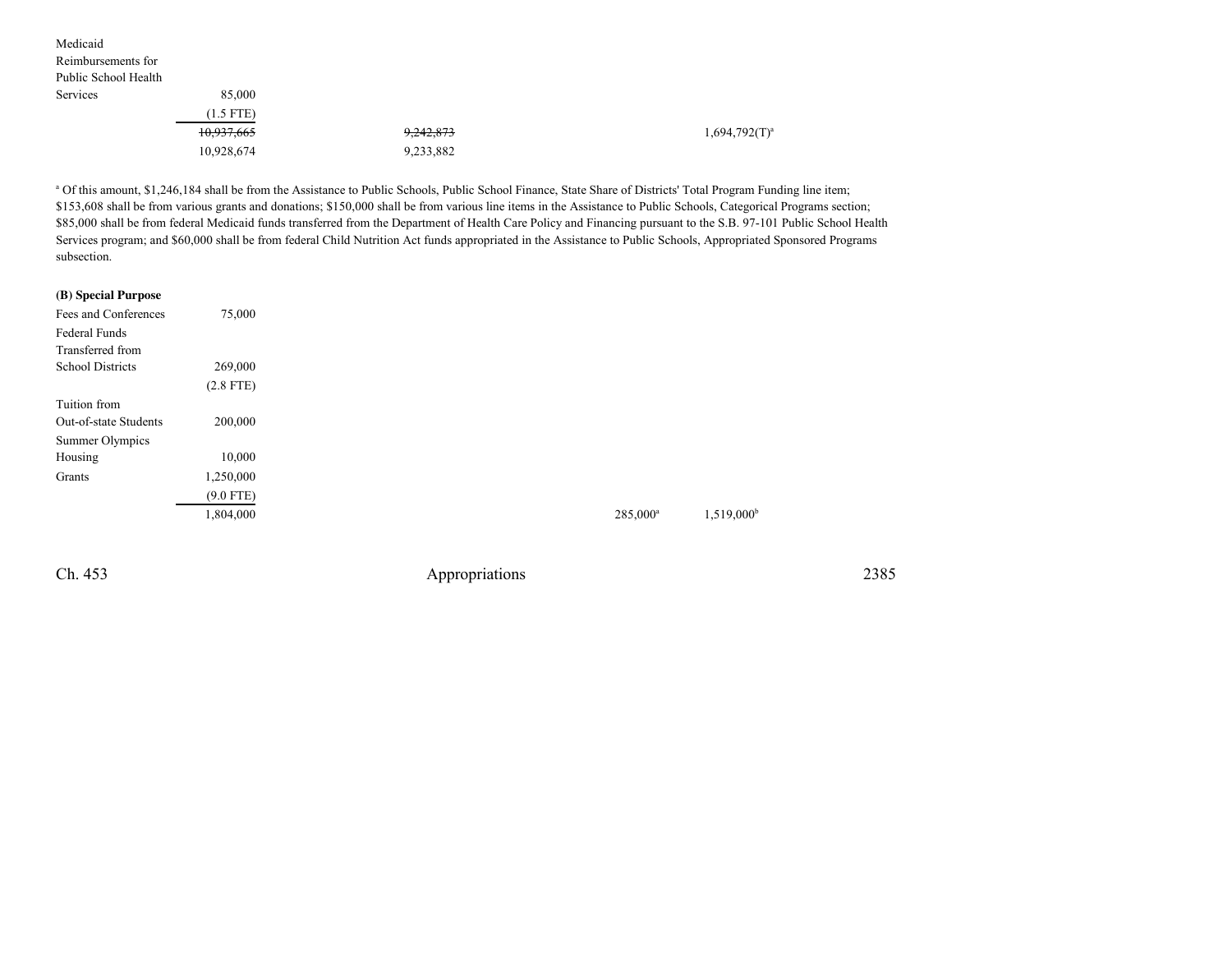|                 |              | <b>APPROPRIATION FROM</b> |                |              |               |                |
|-----------------|--------------|---------------------------|----------------|--------------|---------------|----------------|
| ITEM &          | <b>TOTAL</b> | GENERAL                   | <b>GENERAL</b> | <b>CASH</b>  | <b>CASH</b>   | <b>FEDERAL</b> |
| <b>SUBTOTAL</b> |              | <b>FUND</b>               | <b>FUND</b>    | <b>FUNDS</b> | <b>FUNDS</b>  | <b>FUNDS</b>   |
|                 |              |                           | <b>EXEMPT</b>  |              | <b>EXEMPT</b> |                |
| \$              |              |                           |                |              |               |                |

a Of this amount, \$200,000 shall be tuition payments received from other states, \$75,000 shall be from fees and charges for workshops and conferences, and \$10,000shall be from housing reimbursements.

b Of this amount, \$1,250,000(T) shall be from various federal funds transferred from the Appropriated Sponsored Programs subsection, and \$269,000 shall be fromfederal funds transferred from school districts.

> 12,741,66512,732,674

#### **TOTALS PART III**

| <b>(EDUCATION)<sup>4, 5</sup></b> |                                                | $$343.900.000$ <sup>b</sup> | <del>\$15,076,979</del> | <del>\$538,979,661</del> ° | <del>\$496,888,395</del> |
|-----------------------------------|------------------------------------------------|-----------------------------|-------------------------|----------------------------|--------------------------|
|                                   | $$4,109,280,834$ $$2,713,462,269$ <sup>a</sup> |                             | \$15,090,644            | \$539.988.032°             | \$496,839,889            |

<sup>a</sup> Of this amount, \$5,000,000 shall be exempt from the statutory limitation on General Fund appropriations imposed by Section 24-75-201.1, C.R.S.

<sup>b</sup> This amount shall be from the General Fund Exempt Account created in Section 24-77-103.6 (2), C.R.S.

c Of this amount, \$9,788,729 \$10,797,100 contains a (T) notation.

**FOOTNOTES** -- The following statements are referenced to the numbered footnotes throughout section 2.

- <sup>4</sup> All Departments, Totals -- The General Assembly requests that copies of all reports requested in other footnotes contained in this act be delivered to the Joint Budget Committee and the majority and minority leadership in each house of the General Assembly.
- <sup>5</sup> All Departments, Totals -- Every Department is requested to submit to the Joint Budget Committee information on the number of additional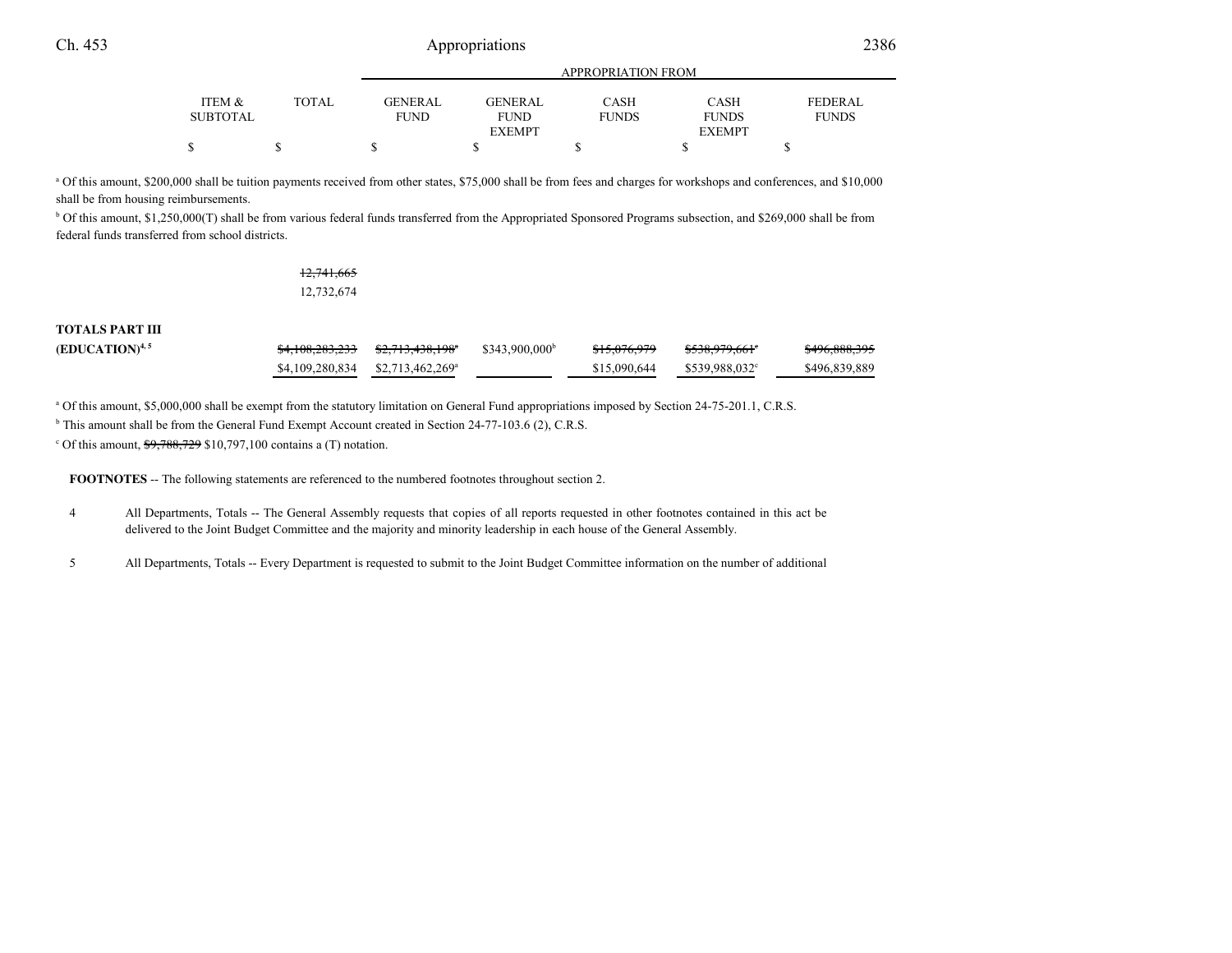federal and cash funds exempt FTE associated with any federal grants or private donations that are applied for or received during FY 2007-08.The information should include the number of FTE, the associated costs (such as workers' compensation, health and life benefits, need foradditional space, etc.) that are related to the additional FTE, the direct and indirect matching requirements associated with the federal grantor donated funds, the duration of the grant, and a brief description of the program and its goals and objectives.

- <sup>12</sup> Department of Education, Assistance to Public Schools, Public School Finance, State Share of Districts' Total Program Funding -- The minimum state aid for fiscal year 2007-08 is established at \$131.21 per student.
- <sup>13</sup> Department of Education, Assistance to Public Schools, Public School Finance, State Share of Districts' Total Program Funding -- The Department is requested to provide to the Joint Budget Committee, on or before November 1, 2007, information concerning the Colorado Preschool and Kindergarten Program. The information provided is requested to include the following for fiscal year 2006-07: (a) data reflecting the ratio of the total funded pupil count for the Program to the total funded pupil count for kindergarten; (b) data indicating the number of three-year-old children who participated in the Program; (c) data indicating the number of children who participated in the Program for a full-day rather than a half-day; (d) data indicating the number of Program FTE used to provide a full-day kindergarten component; and(e) the state and local shares of total program funding that is attributable to the Program.
- 14 Department of Education, Assistance to Public Schools, Public School Finance, State Share of Districts' Total Program Funding -- Of the amount appropriated for this line item, a portion, not to exceed \$250,000 for fiscal year 2007-08, shall be transferred to the Legislative Councilfor the purpose of funding the biennial cost of living analysis pursuant to Section 22-54-104 (5) (c) (III) (B), C.R.S.
- <sup>15</sup> Department of Education, Assistance to Public Schools, Categorical Programs; and Department of Higher Education, Division of Occupational Education, Colorado Vocational Act Distributions pursuant to Section 23-8-102, C.R.S. -- The Department of Education is requested to work with the Department of Higher Education and to provide to the Joint Budget Committee information concerning the distribution of state funds available for each categorical program excluding grant programs. The information for special education - children with disabilities, English language proficiency programs, public school transportation, Colorado Vocational Act distributions, and small attendance center aid is requested to include the following: (a) a comparison of the state funding distributed to each district or administrative unit for each program in fiscal year 2006-07 and the maximum allowable distribution pursuant to state law and/or State Board of Education rule; and (b) a comparison of the state and federal funding distributed to each district or administrative unit for each program in fiscal year 2005-06 and actual districtexpenditures for each program. The information for special education services - gifted and talented children is requested to include acomparison of the state funding distributed to each district or administrative unit for each program in fiscal year 2005-06 and actual district

Ch. 453